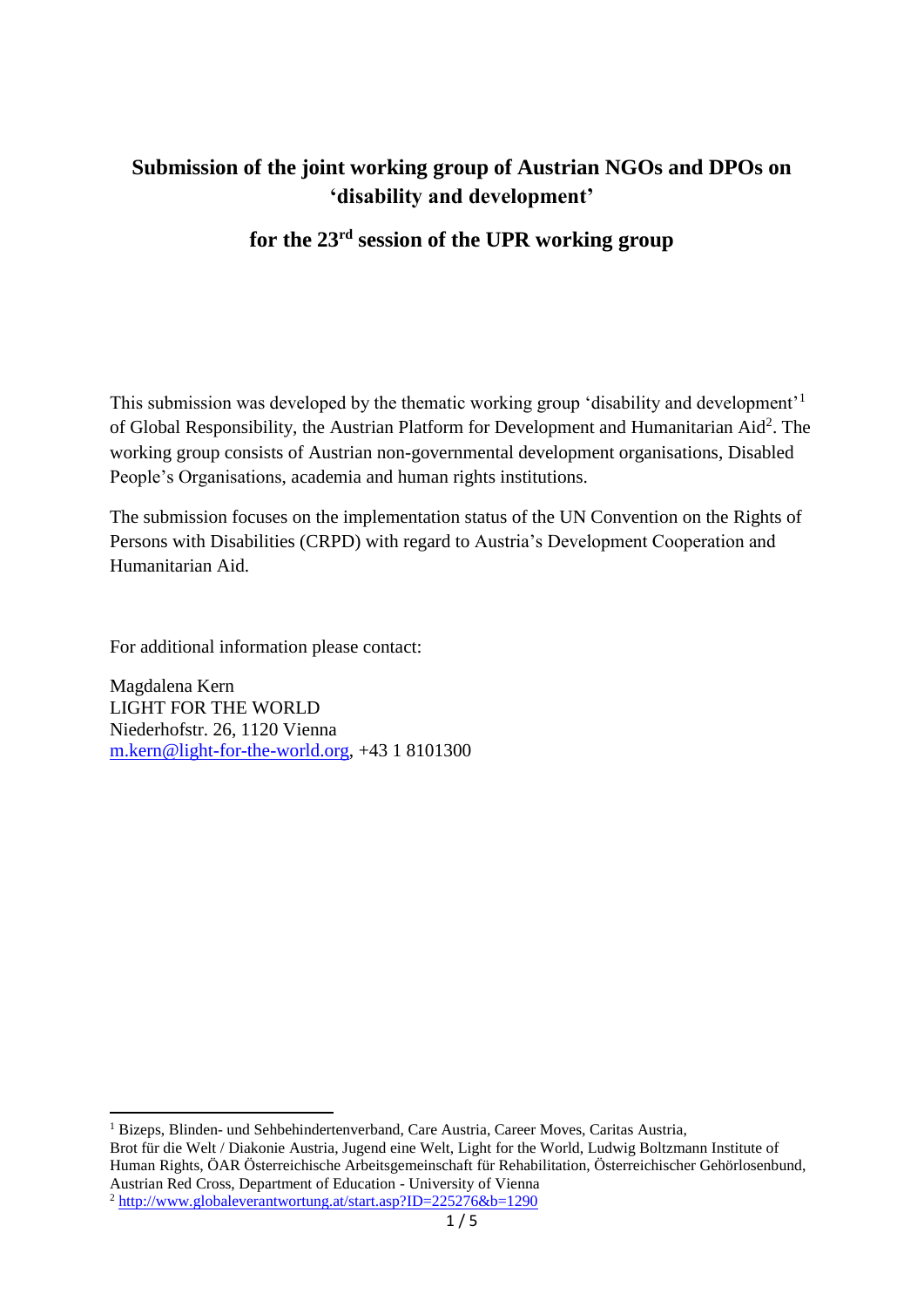#### **Summary**

Since Austria's last Universal Periodic Review, which included an explicit reference to persons with disabilities and poverty<sup>3</sup>, steps have been taken to better include persons with disabilities in Austrian Development Cooperation (ADC). However, the provisions of the UN Convention on the Rights of Persons with Disabilities relating to development cooperation and humanitarian aid have not yet been implemented in a comprehensive way.

The so-called twin-track approach which combines specific projects supporting persons with disabilities with disability mainstreaming in all programmes has not been fully realised. Disability is not among the cross-cutting issues in ADC, a fact that results in continuous exclusion, oversight or lack of access for persons with disabilities in development and humanitarian programmes. To ensure the realisation of the human rights-based approach, it is essential to treat inclusion, participation, non-discrimination and equality as inherent aspects of all areas of development cooperation and humanitarian aid.

The severe cuts to the Austrian aid budget which occurred since 2010 have had adverse effects on programmes, as the space for new and comprehensive approaches shrinks.

 $\overline{a}$ 

<sup>3</sup> See recommendation 93.33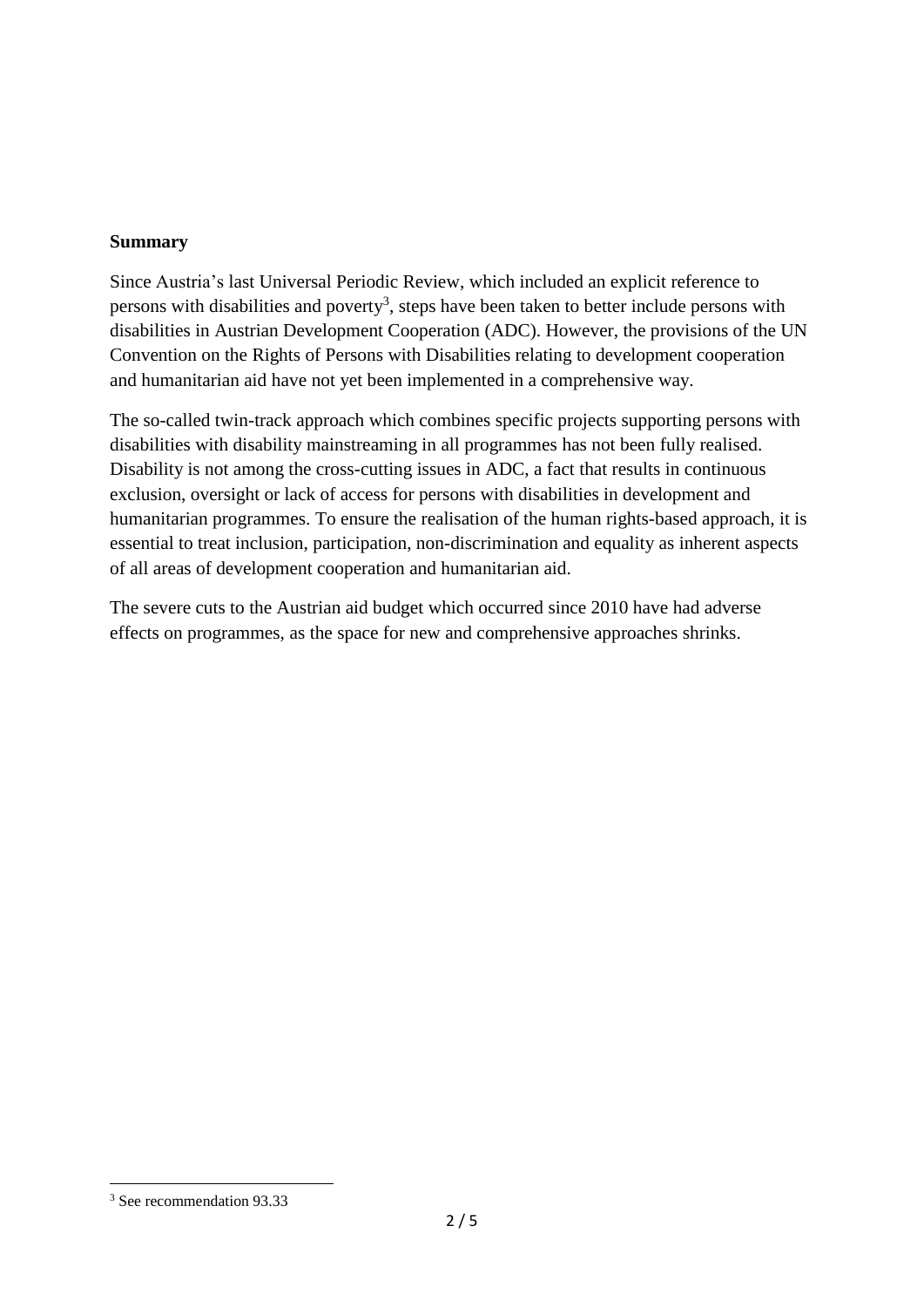### **I. Implementation of recommendations from Austria's 1 st review**

- 1. Austria was given one specific recommendation during the  $1<sup>st</sup> UPR$  cycle linking development cooperation and the rights of persons with disabilities.<sup>4</sup> During the four years since the last review, severe cuts to the Austrian aid budget have resulted in the fact that Austria is moving farther away from its target of reaching 0.7% of the GDP by 2015. In 2013, the Austrian ODA-rate was 0.27%<sup>5</sup>; the OECD Development Assistance Committee recently also criticised that Austria's country programmable aid is disproportionately low – in 2012, only 15% of its aid budget was programmed at country level.<sup>6</sup>
- 2. The continuous cuts to the aid budget do not only threaten Austria's aid performance and credibility, but also provide an excuse for non-fulfilment of international obligations and non-implementation of human rights standards. Cuts in budgets also mean cuts to concrete programmes in the areas of development and humanitarian aid which might have to be discontinued or do not even start. The impact that these politics have on persons with disabilities and other vulnerable people is detrimental and goes against international obligations and promises.
- $\rightarrow$  Revision of the budget framework to revoke the cuts to the aid budget which are planned for the next years
- $\rightarrow$  Development of a concrete (step-by-step) plan increasing Austria's aid budget, as envisaged in the current 'Government Programme 2013 – 2018'

### **II. Implementation of pertinent articles of the UN Convention on the Rights of Persons with Disabilities**

### **A. Art. 11 Situations of risk**

- 3. Some efforts have been made by the government's responsible entities<sup>7</sup> to include persons with disabilities in humanitarian aid and disaster response, mainly by supporting selected NGO projects.
- 4. Comprehensive inclusion 'disability mainstreaming' has not been realised. This means that persons with disabilities remain at particular risk of being left out in disaster preparedness, emergency and post-emergency situations. A screening of the

 $\overline{a}$ 

<sup>4</sup> 93.33 Bring ODA up to the internationally committed 0.7 per cent of GDP, especially to support developing countries in the areas of poverty reduction, gender equality, children, persons with disabilities and climate challenges. (Bangladesh)<http://www.ohchr.org/EN/HRBodies/UPR/Pages/ATSession10.aspx> <sup>5</sup> <http://stats.oecd.org/Index.aspx?QueryId=63165>

<sup>6</sup> <http://www.oecd.org/dac/peer-reviews/austria%20full%20report.pdf>

<sup>&</sup>lt;sup>7</sup> among them the Ministry of Interior; Ministry for Europe, Integration and Foreign Affairs; Austrian Development Agency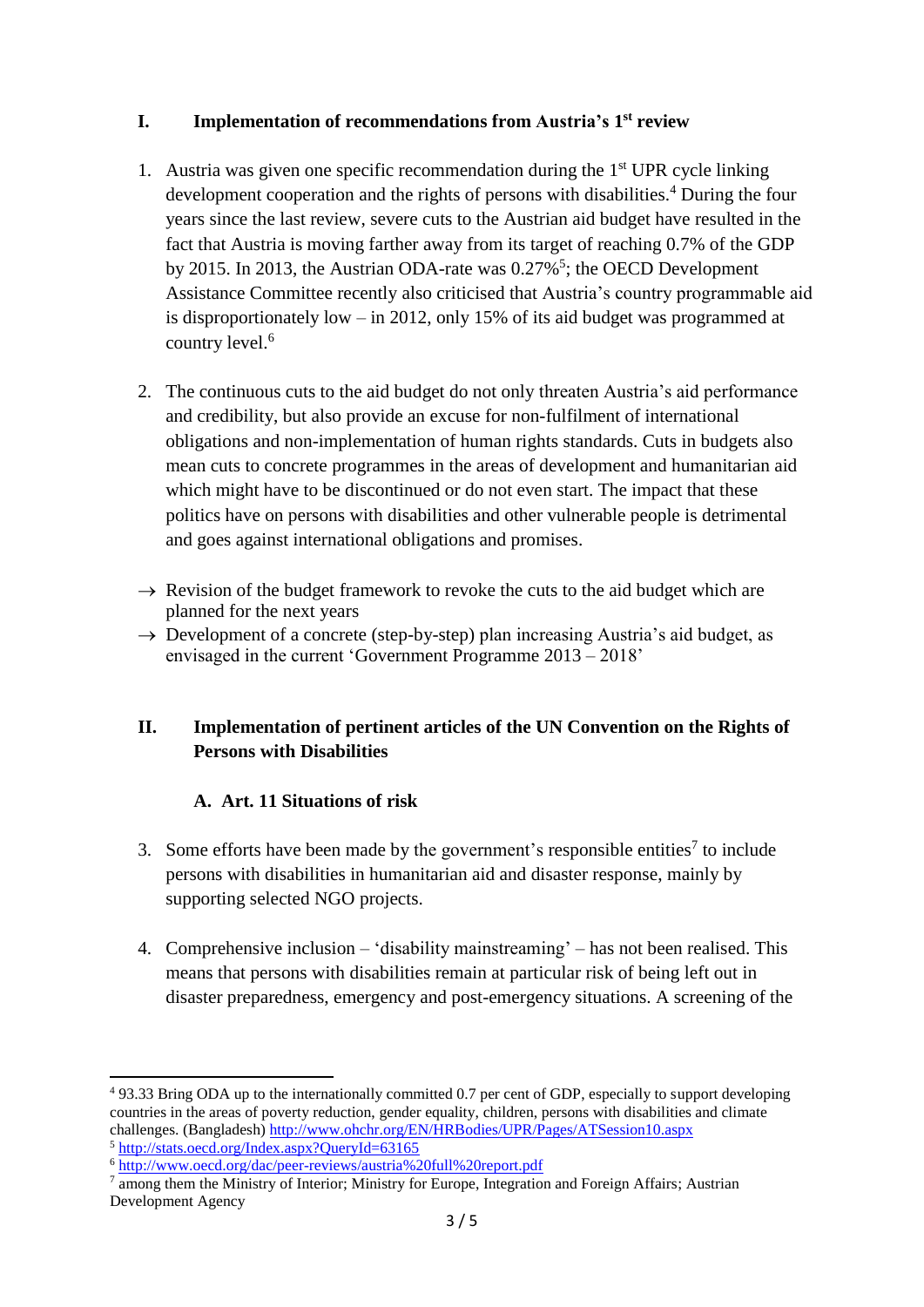respective policy documents<sup>8</sup> on humanitarian aid, security and disaster response shows that disability is sporadically mentioned instead of being treated as a crosscutting issue which must be taken into account in all policies, programmes and funding calls. Inclusion remains more or less a voluntary 'add-on'.

- 5. To summarise, inclusion is not yet standard in Austria's International Humanitarian Aid and emergency work, (potentially) leading to the exclusion of and jeopardising persons with disabilities. Concrete steps are necessary to ensure that persons with disabilities are protected and actively included in all emergency interventions.
- $\rightarrow$  Protection of and support to persons with disabilities and other structurally vulnerable people in all humanitarian programmes and interventions
- $\rightarrow$  Access for and participation of persons with disabilities in all disaster risk reduction planning and programmes
- $\rightarrow$  Increase of the annual budget for the Foreign Disaster Aid Fund from 5 to 20 million Euros, as planned in the current 'Government Plan 2013 – 2018'

### **B. Art. 32 International cooperation**

- 6. A number of steps have been taken in the last few years to improve the inclusion of persons with disabilities in programmes of the Austrian Development Cooperation in order to react to the recommendations of the UPR working group and the UN Committee on the Rights of Persons with Disabilities:
- 7. The Austrian Independent Monitoring Committee for the Implementation of the UN Convention on the Rights of Persons with Disabilities specifically includes experts on development cooperation. This is commendable and could be replicated in other signatories' monitoring mechanisms.
- 8. The Austrian Independent Monitoring Committee published a position paper on the implementation of the CRPD in Austrian development cooperation and humanitarian aid<sup>9</sup>, which provides concrete recommendations to the ADC actors. However, these recommendations have not been fully internalised yet by ADC actors.
- 9. Austria's position on Post-2015 includes explicit recognition of persons with disabilities and the need to make programmes inclusive.
- 10. The National Action Plan Disability 2012-2020 which was developed as a tool to implement the CRPD includes a chapter on development cooperation with a list of

**<sup>.</sup>** <sup>8</sup> See [http://www.entwicklung.at/en/publications,](http://www.entwicklung.at/en/publications) screened documents include: Policy Document on International Humanitarian Aid (2009), Strategic Guideline on Security and Development (2011), Funding Guidelines NGO Individual Projects East (2011)

<sup>9</sup> <http://monitoringausschuss.at/stellungnahmen/entwicklungszusammenarbeit-12-april-2012> - English translation available on request